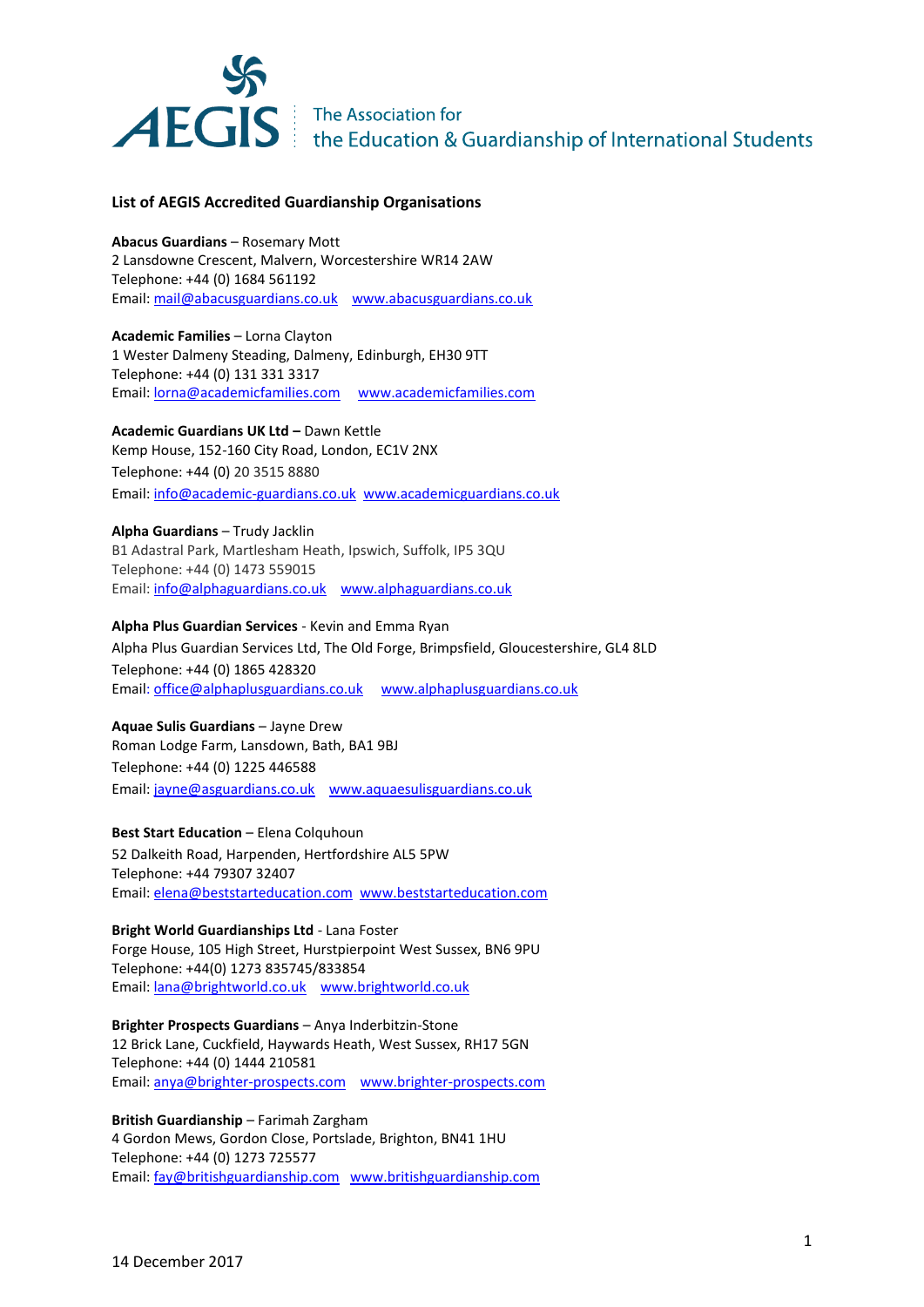

**Cambridge Guardian Angels Ltd –** Julia Evans 8 The Drift, Oakington, Cambridge, CB24 3AD Telephone: +44 (0) 1223 233204 Email: [julia@cambridge-guardian-angels.com](mailto:julia@cambridge-guardian-angels.com) [www.cambridge-guardian-angels.com](http://www.cambridge-guardian-angels.com/)

**Cambridge Guardians Ltd –** Rebecca and Peter Clarke 90 The Sycamores, Milton, Cambridge, CB24 6XL Telephone: +44 (0) 1223 441927 Email: [rhclarke@cambridgeguardians.co.uk](mailto:rhclarke@cambridgeguardians.co.uk) [www.cambridgeguardians.co.uk](http://www.cambridgeguardians.co.uk/)

**Carfax Educational Guardians** – Mrs Altynay Yeshmatova 25 Beaumont Street, Oxford, OX1 1NP Telephone: +44 (0) 1865 520521 Email: [enquiries@carfax-guardians.com](mailto:enquiries@carfax-guardians.com) [www.carfax-consultants.com](http://www.carfax-consultants.com/)

**Castle Guardians** – Louise Handley and Jayne Appleby PO Box 9083, Sherborne, Dorset, DT9 9DS Telephone: +44 333 5660023 Email: [office@castleguardians.co.uk](mailto:office@castleguardians.co.uk) [www.castleguardians.co.uk](http://www.castleguardians.co.uk/)

**College Guardians** – Mrs J Eldridge College Road, Malvern, Worcestershire WR14 3DF Telephone: +44 (0) 1684 581600 Email: [jane@collegeguardians.co.uk](mailto:jane@collegeguardians.co.uk) [www.collegeguardians.co.uk](http://www.collegeguardians.co.uk/)

**Cotswold Guardians** - Anne Sharp

Richmond, London Road, Fairford, Gloucestershire, GL7 4DS Telephone: +44 (0) 1285 711789 Email: [anne@cotswold-guardians.co.uk](mailto:anne@cotswold-guardians.co.uk) [www.cotswold-guardians.co.uk](http://www.cotswold-guardians.co.uk/)

**English Country Guardians** – Joanna Winstanley 2 The Maltings, Oxted, Surrey, RH8 9DZ Telephone: +44(0) 1883 712782 Email: [enquiries@english-country-guardians.co.uk](mailto:enquiries@english-country-guardians.co.uk) [www.english-country-guardians.co.uk](http://www.english-country-guardians.co.uk/)

**English Guardian (UK Study Centre Ltd)** – Alex Nanian 44C Highgate High Street, London N6 5JG Telephone: +44 (0) 2033 977 744 Email: [info@ukstudycentre.com](mailto:info@ukstudycentre.com) [www.ukstudycentre.com](http://www.ukstudycentre.com/)

**Global Educational Guardians -** Irina Gay 17 Bishops Court, Bishops Down Road, Tunbridge Wells, Kent TN4 8XL Telephone: +44 (0) 7848995858 Email[:co-ordinator@globalguardians.co.uk](mailto:co-ordinator@globalguardians.co.uk) [www.globalguardians.co.uk](http://www.globalguardians.co.uk/)

**Guardians Etc –** Kate Coveney and Amanda Hale Rose Cottage, Weston in Gordano, BS20 8PU Telephone: +44 (0) 1275 843 156 Email: [contact@guardians-etc.com](mailto:contact@guardians-etc.com) [www.guardians-etc.com](http://www.guardians-etc.com/)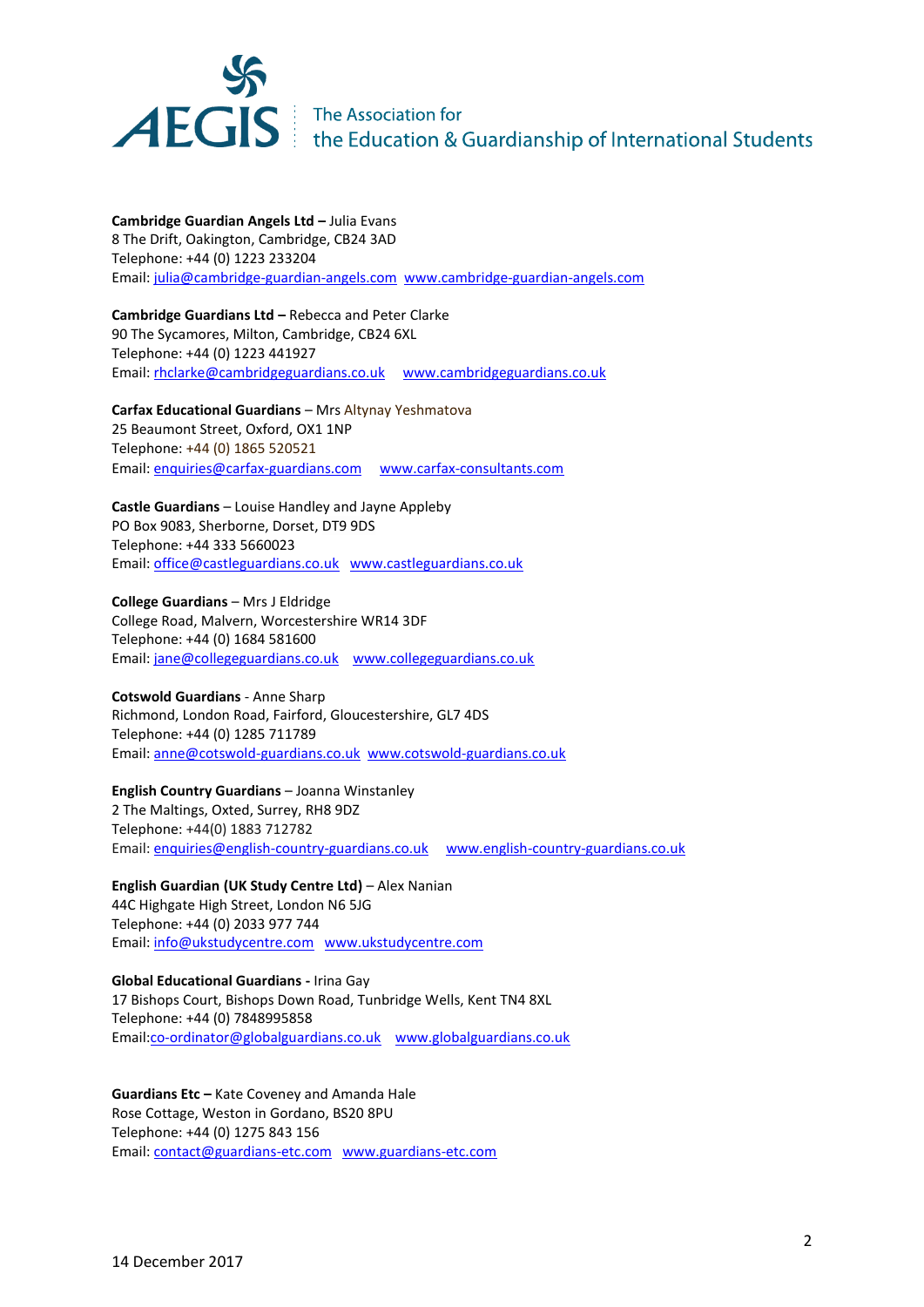

**Guardians UK** - Mrs A Warne Staplegrove Road, Taunton, Somerset, TA2 6AD Telephone: +44 (0) 1823 703190 Email: [info@guardiansuk.com](mailto:info@guardiansuk.com) [www.guardiansuk.com](http://www.guardiansuk.com/)

**Heart of England Guardianship Services** - Ms J Fox 29 Beauty Bank, Cradley Heath, West Midlands B64 7HZ Telephone: +44 (0) 1384 413401 Email: [judith@hegs.org.uk](mailto:judith@hegs.org.uk) [www.HEGS.org.uk](http://www.hegs.org.uk/)

**Heritage Educational Planning** – Mrs A Lane Bridge House, 1-2 Station Bridge, Harrogate, N. Yorkshire HG1 1SS Telephone: +44 (0) 1423 520126 Email: [info@heritage-education.co.uk](mailto:info@heritage-education.co.uk) [www.heritage-education.co.uk](http://www.heritage-education.co.uk/)

**High Schools International – Ms R Nelson** 1 Frederick Terrace, Frederick Place, Brighton BN1 1AX Telephone: +44 (0) 1273 711606 Email: [rnelson@hsinet.org](mailto:rnelson@hsinet.org) [www.hsinet.org](http://www.hsinet.org/)

**Icon Education** – Ardis Wang Icon Business Centre, Lake View Drive, Nottingham, NG15 0DT Telephone: +44 (0) 1623 729391 Email: [enquiry@iconedu.co.uk](mailto:enquiry@iconedu.co.uk) [www.iconedu.co.uk](http://www.iconedu.co.uk/)

**Intense Educational Ltd** – Joanna Fox Wessex House, Office 5a, St Leonard's Road, Bournemouth, BH8 8QS Telephone: [+44 \(0\) 1202 290007](file:///C:/Users/Yasemin/Desktop/desktop/Website/List%20of%20GOs/+44(0)1202%20290007) Email: [education@intense.co.uk](mailto:education@intense.co.uk) [www.intense.co.uk](http://www.intense.co.uk/) www.guardianship.ru

**James-Lee Consultancy** – Mrs Irene Lee Building 3, North London Business Park, Oakleigh Road South, London, N11 1GN Telephone: +44 (0) 20 8886 5300 Email: [info@jamesleeconsultancy.com](mailto:info@jamesleeconsultancy.com) [www.jamesleeconsultancy.com](http://www.jamesleeconsultancy.com/)

**Living Learning English Guardianship –** Alison Jost or Hayley Coles 27 Portland Square, Bristol, BS2 8SA Telephone: +44(0) 117 9269410 Email: [info@livingenglish.com](mailto:info@livingenglish.com) [www.livingenglish.com/guardians](http://www.livingenglish.com/guardians)

**Mission Links Educational Consultants** - Mr H Chiu 35 Alfreton Road, Selston, Nottingham, NG16 6DL Telephone: +44 (0) 1773 583388 Email: [herman@mission-links.com](mailto:herman@mission-links.com) [www.mission-links.com](http://www.mission-links.com/)

**Overseas Personal Development Services** – Ms Sunny Field 40c Waddington Avenue, Old Coulsdon, Surrey, CR5 1QF Telephone: +44 (0) 20 86608869 Email: [info@opds.co.uk](mailto:info@opds.co.uk) [www.opds.co.uk](http://www.opds.co.uk/) [www.opds.cn](http://www.opds.cn/)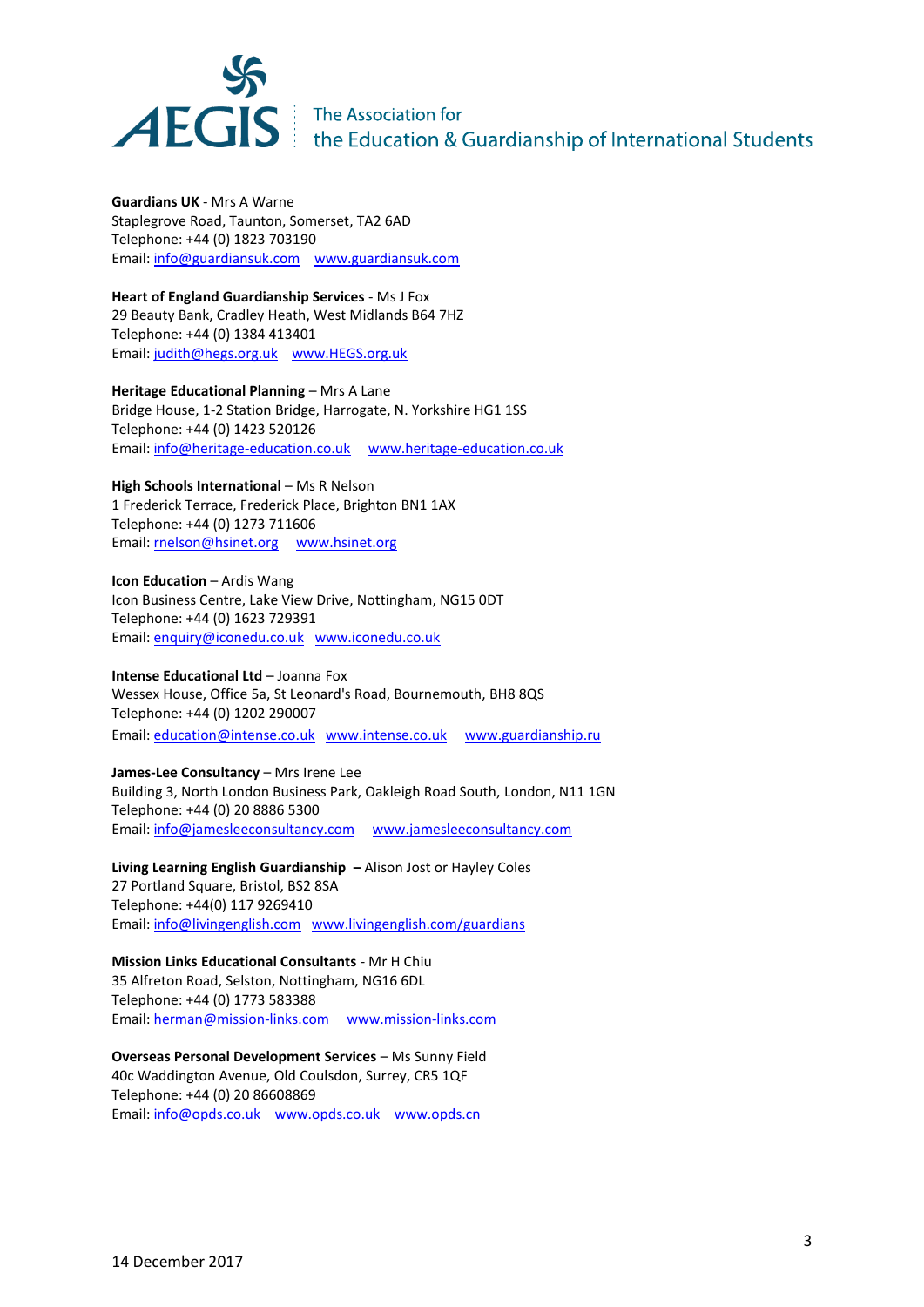

**Oxford Guardians –** Sarah Bacon The Hif, Blisworth Road, Gayton, Northamptonshire, NN7 3EY Telephone: +44 (0) 1604 859331 Email: [info@oxfordguardian.com](mailto:info@oxfordguardian.com) [www.oxfordguardians.com](http://www.oxfordguardians.com/)

**Parents Abroad –** Mr J Wright 13 Park Street Windsor, Berkshire SL4 1LU Telephone: +44 (0) 1753 852001 Email: [guardianship@parentsabroad.co.uk](mailto:guardianship@parentsabroad.co.uk) [www.parentsabroad.co.uk](http://www.parentsabroad.co.uk/)

**Pippa's Guardians** – Mr Ben Hughes 5 Grosvenor House, 127 Church Street, Malvern, Worcestershire, WR14 2BA Telephone: +44 (0) 1684 252757 Email: [ben@pippasguardians.co.uk](mailto:ben@pippasguardians.co.uk) [www.pippasguardians.co.uk](http://www.pippasguardians.co.uk/)

**PJ's Guardianship Services** – Kirsty Farquhar 42 Denzil Road, Guildford, Surrey, GU2 7NQ Telephone: +44 (0) 1458 830839 Email: [contact@pjsguardianship.com](mailto:contact@pjsguardianship.com) [www.pjsguardianship.com](http://www.pjsguardianship.com/)

**Quest Guardians Ltd** - Mr C Michelmore Alexander House, 2 Acorn Business Park, Ling Road, Poole, BH12 4NZ Telephone: +44 (0)1202 882299 Email: [chris@questguardians.co.uk](mailto:chris@questguardians.co.uk) [www.questguardians.co.uk](http://www.questguardians.co.uk/)

**Students International Ltd -** Mrs A Blythe Tresillian House, 67 Dalby Road, Melton Mowbray, Leicestershire LE13 OTQ Telephone: +44 (0) 166[4 481997](javascript:void(0)) Email: [studentsint@aol.com](mailto:studentsint@aol.com) [www.studentsint.com/guardianship](http://www.studentsint.com/guardianship)

**Study Links** – Mrs A Fan 6 Carr Lane, Bradford, W Yorkshire BD12 0QS Telephone: +44(0) 1274 679710 Email: [ailie@studylinks.co.uk](mailto:ailie@studylinks.co.uk) [www.studylinks.co.uk](http://www.studylinks.co.uk/)

**Sutherland Education Ltd -** Mr A Sutherland 392-394 Ewell Road, Surbiton, Surrey KT6 7BB Telephone: +44 (0) 203 8083 800 Email: [contact@sutherland-education.com](mailto:contact@sutherland-education.com) [www.sutherland-education.com](http://www.sutherland-education.com/)

**UK China Students Union - Ms K Liang** 34 Queens Road, Brighton, East Sussex BN1 3XB Telephone: +44(0) 1273 710745 Email: [Kelly@ucsu.org.uk](mailto:Kelly@ucsu.org.uk) [www.ucsu.com.cn](http://www.ucsu.com.cn/)

**UK Guardians –** Helen Herridge 22 Shelley Road, Christchurch, Dorset BH23 4HW Telephone: +44 (0) 783311 5915 Email: [info@ukguardians.co.uk](mailto:info@ukguardians.co.uk) [www.ukguardians.co.uk](http://www.ukguardians.co.uk/)